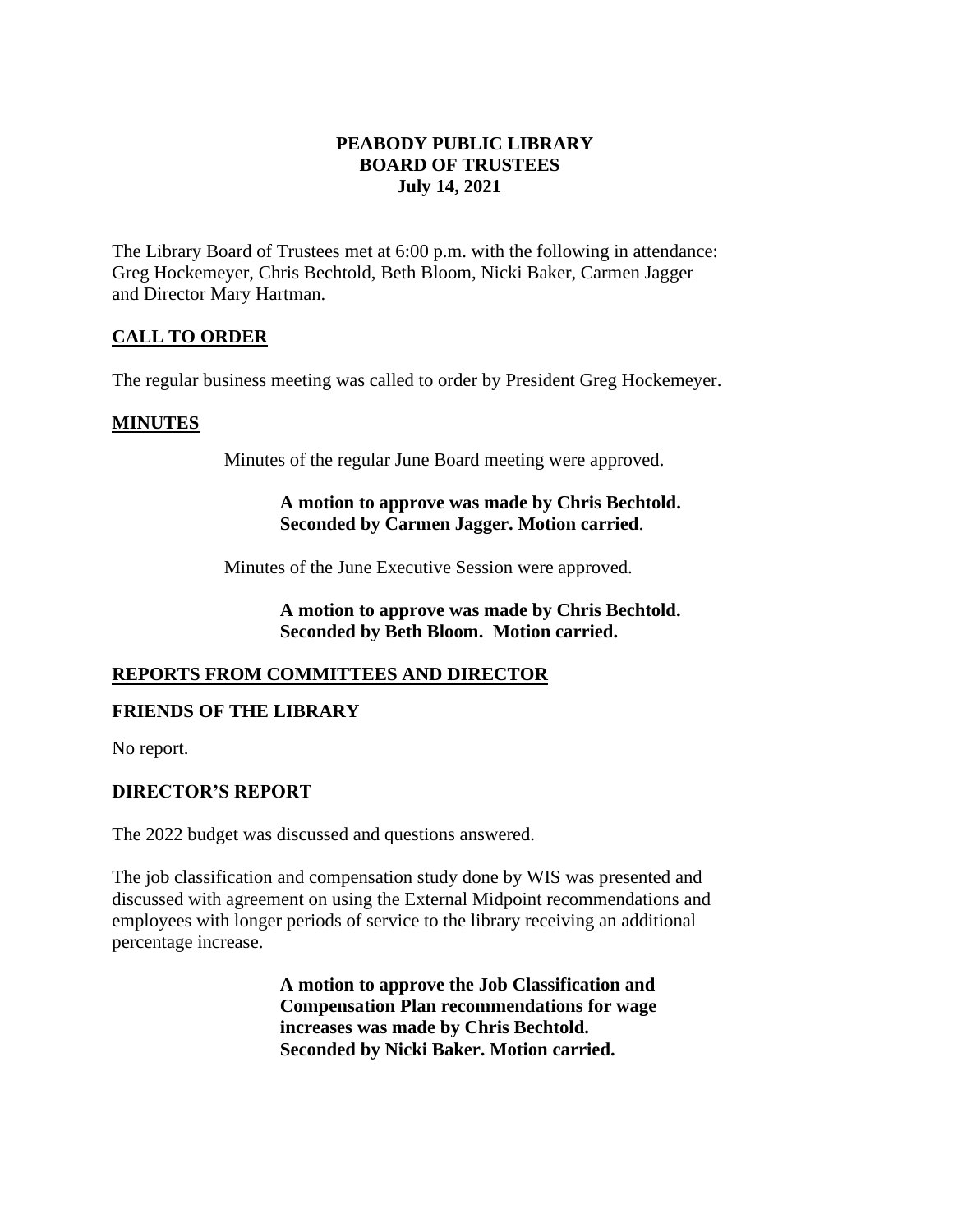The proposal for changing hours the library is open was tabled until the next board meeting.

Sick benefit payout for sick leave that current employees have earned was discussed.

**A motion to approve the transfer of funds from Furniture & Equipment (4.11) for new employee wages was made by Chris Bechtold. Seconded by Nicki Baker. Motion carried.**

**A motion to approve adding a new line item for Other Compensation – Personal Services (1.32) in the 2022 Rainy Day budget for the sick & PTO payout was made by Chris Bechtold. Seconded by Carmen Jagger. Motion carried.** 

**A motion for the sick benefit payout on 1-1-2022 to be paid at the current wage on 7-13-2021 was made by Chris Bechtold. Seconded by Nicki Baker.** 

The proposed PTO policy was tabled until the next board meeting.

The Evergreen Indiana processing fee of \$10.00 has been eliminated for patrons.

The Hotspots are not circulating as it was thought they would. Mary is having the circulation staff track for a few months to decide if they should be available for checkout by anyone with an Evergreen library card.

A patron received an injury on the front lobby doors, the incident was submitted to Star Insurance.

# **CLAIMS**

#### **A motion to pay the July claims was made by Chris Bechtold. Seconded by Beth Bloom. Motion carried.**

#### **NEW BUSINESS**

Chris Bechtold questioned why the YA programming and outreach numbers were so low. Mary explained it is due to COVID, the teens that were participating in programs prior to COVID have not returned to the library.